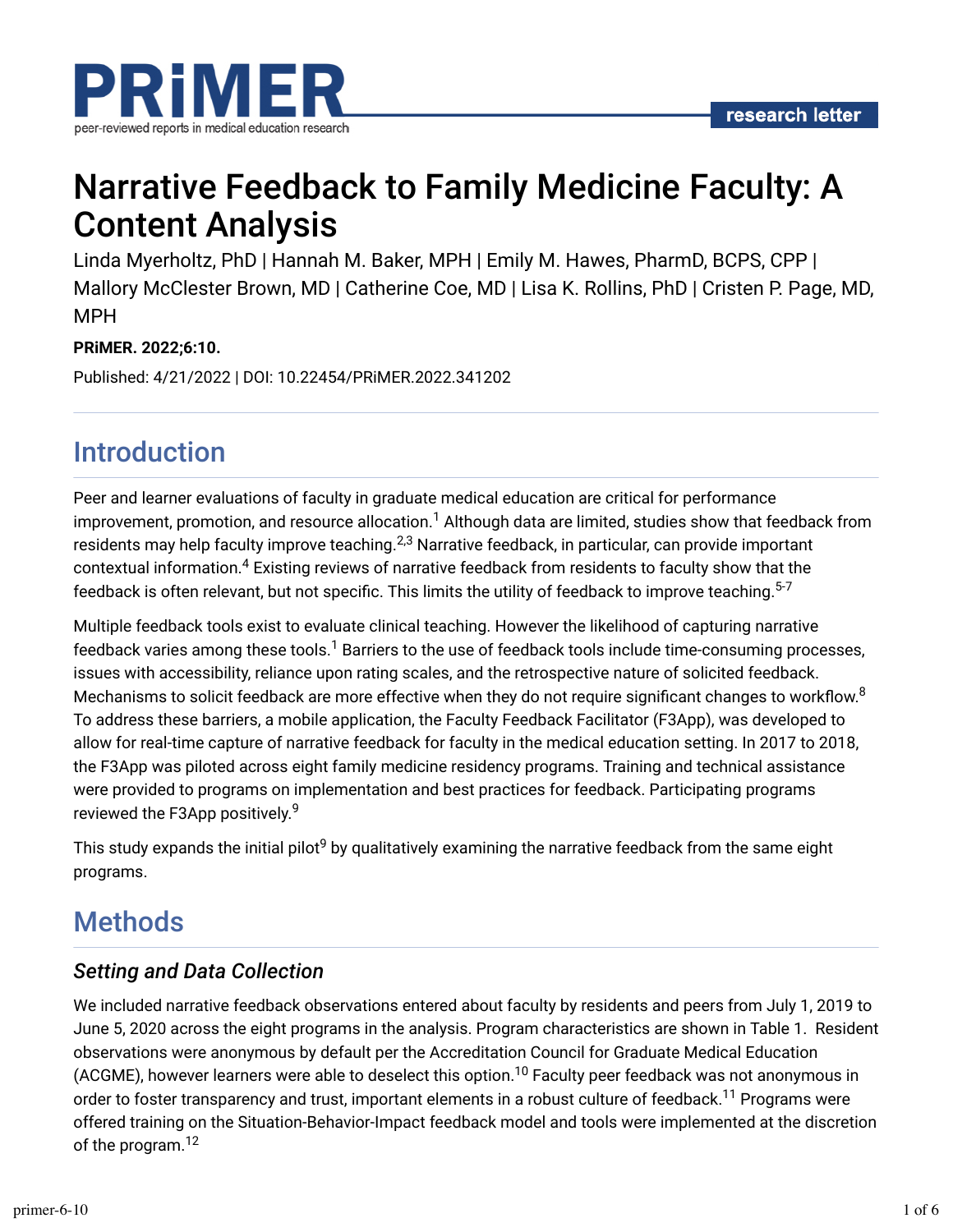## *Analysis*

Using a deductive content analysis approach, we coded each observation as "positive," "constructive," and "actionable." $^{13}$  The categories were not mutually exclusive and are based on previous work. $^{14}$  We also coded observations according to perceived environment: "clinic," "inpatient," or "general/unknown." Table 2 includes coding definitions.

The four coders conducted an initial independent coding of a subset of observations and then reviewed the codes as a team to create a shared understanding of the coding scheme. Next, the data set was divided in half and two team members coded each half. Upon completion, the full coding team discussed coding discrepancies to achieve consensus.

The University of North Carolina Institutional Review Board approved this study (IRB # 20-0324).

## **Results**

Three hundred thirty unique observations were generated during the study. Table 3 shows the coding summary. Thirty-three percent (110/330) of the observations were made by peer faculty and 67% (220/330) were made by residents. Most observations were positive (98%) and actionable (88%). Observations were made in clinic, inpatient, and general educational settings. Sample entries for each observation category are listed in Table 2.

Table 4 compares the types and settings of observations by faculty and residents. There was little variability in the types of observations recorded by faculty vs residents.

Table 5 compares observations submitted anonymously vs nonanonymously by residents. Sixty-one percent (134/220) of the observations were submitted anonymously. All eleven (100%) constructive comments were submitted anonymously.

## **Discussion**

Based on literature review, this is the first qualitative analysis of feedback to medical faculty from residents and peers using a mobile application. The Tndings demonstrate that the mobile interface yielded primarily positive and actionable/specific narrative feedback. This type of feedback encourages and reinforces positive behaviors and is consistent with best practices for providing feedback.<sup>15-18</sup> Prior studies show that narrative feedback is often not specific.<sup>5-6</sup>

The few constructive comments from learners were submitted anonymously. Learners want the option to give anonymous feedback.<sup>19-20</sup> Learners did choose to deselect the anonymous default for some positive feedback.

This study has limitations. First, the design does not allow for a conclusion about why the majority of narrative observations were actionable/specific (ie, causality). Second, we only included residencies that participated in the pilot, some of which incorporated training on providing feedback. This may have positively skewed the number of actionable entries.

In conclusion, the use of a mobile application-based tool allows for collection of narrative feedback by learners and peers for faculty in a variety of settings. The feedback provides faculty with actionable and constructive suggestions for how to improve and/or continue their current teaching methods.

## Tables and Figures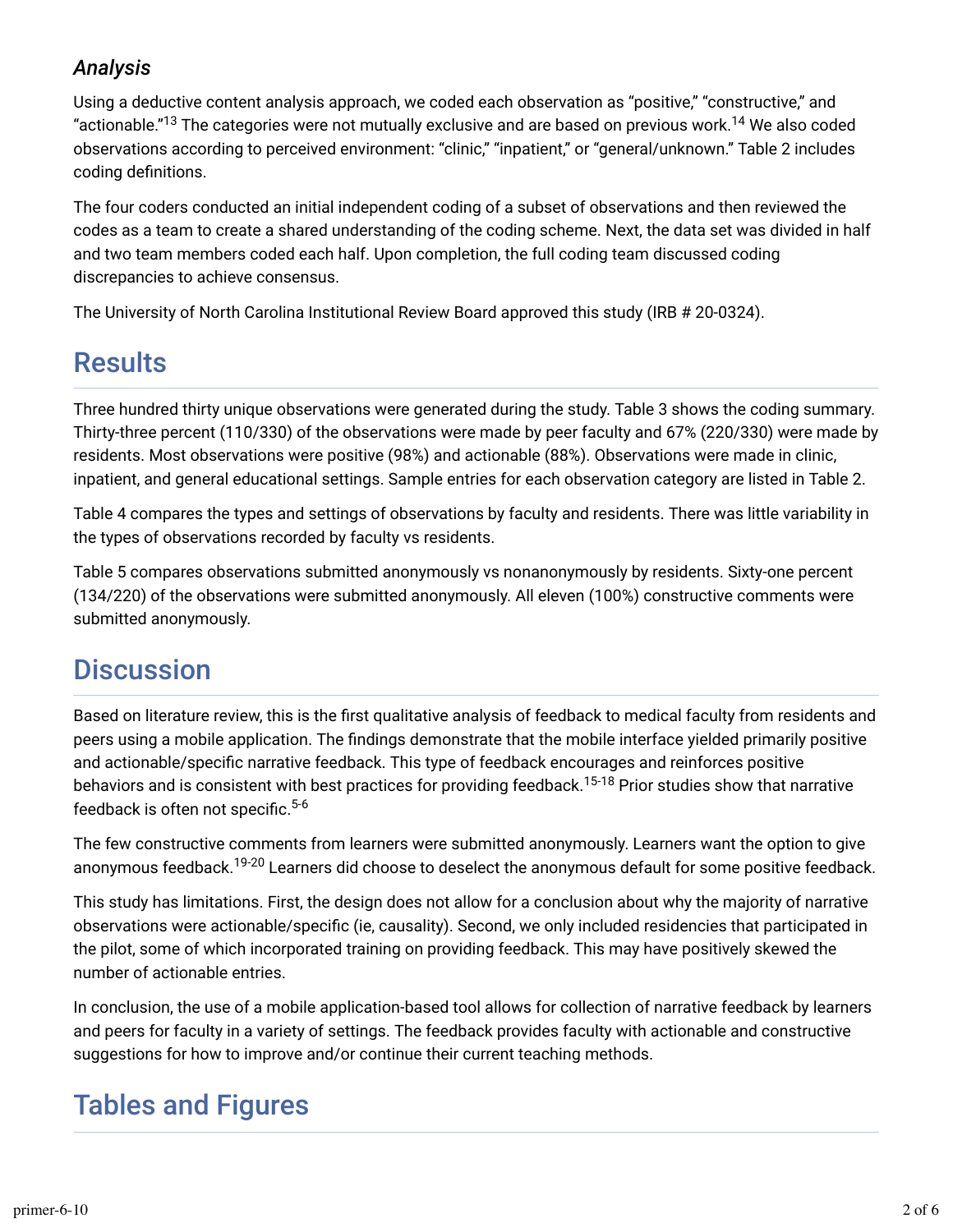#### **Table 1: Program Characteristics**

| <b>Program Setting</b> | Program<br>A<br>ъ<br>=<br>Ŧ<br>Depa<br>Ś | Program<br>B<br>僧<br><b>Ospital</b><br>Ō | Program<br>C<br>Department<br>University | Program<br>D<br>ersity<br>$\overline{\mathbf{a}}$<br>Ĕ<br>Depai<br>Ś | Program<br>E<br><u>nin</u><br>Hospital<br>Ē<br>Ō | Program<br>Le<br>unity<br><b>Ospital</b><br>$\circ$<br>Ŏ | Program<br>CG<br>rtmer<br>University<br><b>Depar</b> | Program<br>H<br>tment<br>ersity<br>Univ<br>Depa | Median |  |  |  |  |
|------------------------|------------------------------------------|------------------------------------------|------------------------------------------|----------------------------------------------------------------------|--------------------------------------------------|----------------------------------------------------------|------------------------------------------------------|-------------------------------------------------|--------|--|--|--|--|
|                        |                                          |                                          |                                          | <b>Program Demographics</b>                                          |                                                  |                                                          |                                                      |                                                 |        |  |  |  |  |
| Number of faculty      | 11                                       | 18                                       | 40                                       | 25                                                                   | 7                                                | 15                                                       | 6                                                    | 4                                               | 13     |  |  |  |  |
| Number of residents    | 30                                       | 39                                       | 32                                       | 24                                                                   | 18                                               | 26                                                       | 27                                                   | 20                                              | 26.5   |  |  |  |  |

#### Table 2: Coding Definitions and Selected Examples From F3App Entries

|                              | Code                | <b>Code Definition</b>                                                                                                                                                                                                   | <b>Example Entries</b>                                                                                                                                                                                                                                                                                                                                                                                                                                                                                                                                                                                                                                                                                                                                          |  |  |  |
|------------------------------|---------------------|--------------------------------------------------------------------------------------------------------------------------------------------------------------------------------------------------------------------------|-----------------------------------------------------------------------------------------------------------------------------------------------------------------------------------------------------------------------------------------------------------------------------------------------------------------------------------------------------------------------------------------------------------------------------------------------------------------------------------------------------------------------------------------------------------------------------------------------------------------------------------------------------------------------------------------------------------------------------------------------------------------|--|--|--|
|                              | Positive            | One that was positive in<br>tone and/or was reinforcing<br>in nature                                                                                                                                                     | Dr [name] has given me advice on several occasions on charting,<br>dot phrases and templates for my notes. He usually gives this<br>feedback immediately after the visit or the next day, so it is fresh<br>and quick feedback. And relatable. Things that I will use again. I<br>really find this helpful and find this improving my efficiency.<br>I really appreciate [name]'s willingness and enthusiasm to teach!<br>She acknowledged a knowledge deficit I had after a delivery without<br>making me feel self-conscious about it and took the time to give me<br>some specific, helpful feedback even though it was the middle of the<br>night.                                                                                                          |  |  |  |
| Types of<br>observations     | Constructive        | An observation that<br>recognized an opportunity<br>and/or made suggestions<br>for improvement                                                                                                                           | Do well: I like that Dr. [name] points out the correct billing/LOS<br>when applicable. Keeps the precepting time efficient and short. Do<br>to improve. Follow-up with residents at end of clinic if they need<br>any help or clarification. This might also be a time for teaching, if<br>needed.<br>I really enjoyed working with [name]. She was supportive and<br>definitely allowed me to give input on care decisions for our patients.<br>My one constructive feedback is that she could be better at allowing<br>residents to really take ownership over their patients and allow<br>them to take lead during CAP rounds instead of making decisions<br>in patients during CAP round before asking the resident about their<br>plan or thought process. |  |  |  |
|                              | Actionable          | Those that included<br>enough specific detail to<br>allow the faculty member<br>to know they should either<br>repeat this behavior in the<br>future, or provided specific<br>suggestions about what to<br>do differently | Would benefit from communication skills training for clinic<br>communications and when providing feedback.<br>Dr. [name] was a wonderful attending during the call nights we spent<br>together on [inpatient] the past few weeks. She was very available<br>for questions throughout the night and helped me and my co-<br>residents think through some very complex patients. Even a simple<br>hip fracture patient provided the opportunity for her to give us some<br>great teaching. I learned so much from working with her!                                                                                                                                                                                                                               |  |  |  |
| Settings of<br>observations* | Clinic              | Occurred in the ambulatory<br>care clinical setting                                                                                                                                                                      |                                                                                                                                                                                                                                                                                                                                                                                                                                                                                                                                                                                                                                                                                                                                                                 |  |  |  |
|                              | Inpatient           | Occurred on an inpatient<br>service                                                                                                                                                                                      |                                                                                                                                                                                                                                                                                                                                                                                                                                                                                                                                                                                                                                                                                                                                                                 |  |  |  |
|                              | General/<br>unknown | Occurred in general<br>educational settings<br>(e.g. family medicine<br>conference) or coders<br>were unable to determine<br>the specific setting                                                                        |                                                                                                                                                                                                                                                                                                                                                                                                                                                                                                                                                                                                                                                                                                                                                                 |  |  |  |

\* Individuals using the app do not report the specific setting. We coded the response for location based on the content of the narrative response.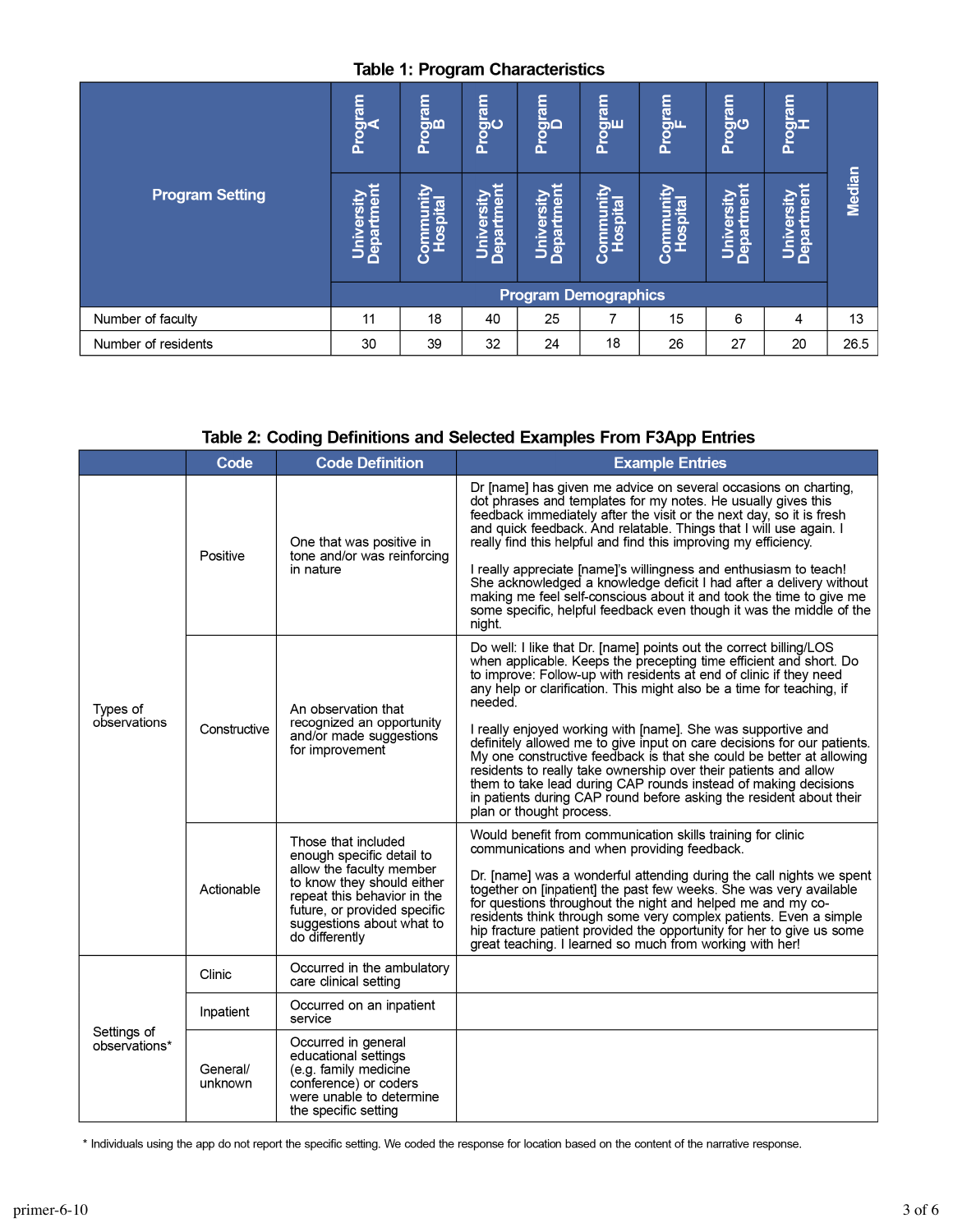#### Table 3: Coding Summary of F3 Observations

|                         | Frequency | % of Total |
|-------------------------|-----------|------------|
| <b>Type of Observer</b> |           |            |
| Faculty                 | 110       | 33         |
| Resident                | 220       | 67         |
| Type of Observation*    |           |            |
| Positive                | 324       | 98         |
| Constructive            | 19        | 6          |
| Actionable              | 292       | 88         |
| Setting of Observation* |           |            |
| Clinic                  | 124       | 38         |
| Inpatient               | 66        | 20         |
| General/Unknown         | 141       | 43         |

\* Observation categories are not mutually exclusive (eg, a given entry may be both positive and actionable). All of the comments were coded with at least one observation type and one setting.

|                         |                  | <b>Faculty Observations (n=110)</b> | <b>Resident Observations (n=220)</b> |    |  |
|-------------------------|------------------|-------------------------------------|--------------------------------------|----|--|
|                         | <b>Frequency</b> | %                                   | <b>Frequency</b>                     | %  |  |
| Type of Observation*    |                  |                                     |                                      |    |  |
| Positive                | 109              | 99                                  | 215                                  | 98 |  |
| Constructive            | 8                |                                     | 11                                   | 5  |  |
| Actionable              | 96               | 87                                  | 196                                  | 89 |  |
| Setting of Observation* |                  |                                     |                                      |    |  |
| Clinic                  | 25               | 23                                  | 99                                   | 45 |  |
| Inpatient               | 13               | 12                                  | 53                                   | 24 |  |
| General/unknown         | 73               | 66                                  | 68                                   | 31 |  |

#### Table 4: Coding Summary Comparing Faculty and Residents

\* Observation categories are not mutually exclusive (eg, a given entry may be both positive and actionable). All of the comments were coded with at least one observation type and one setting.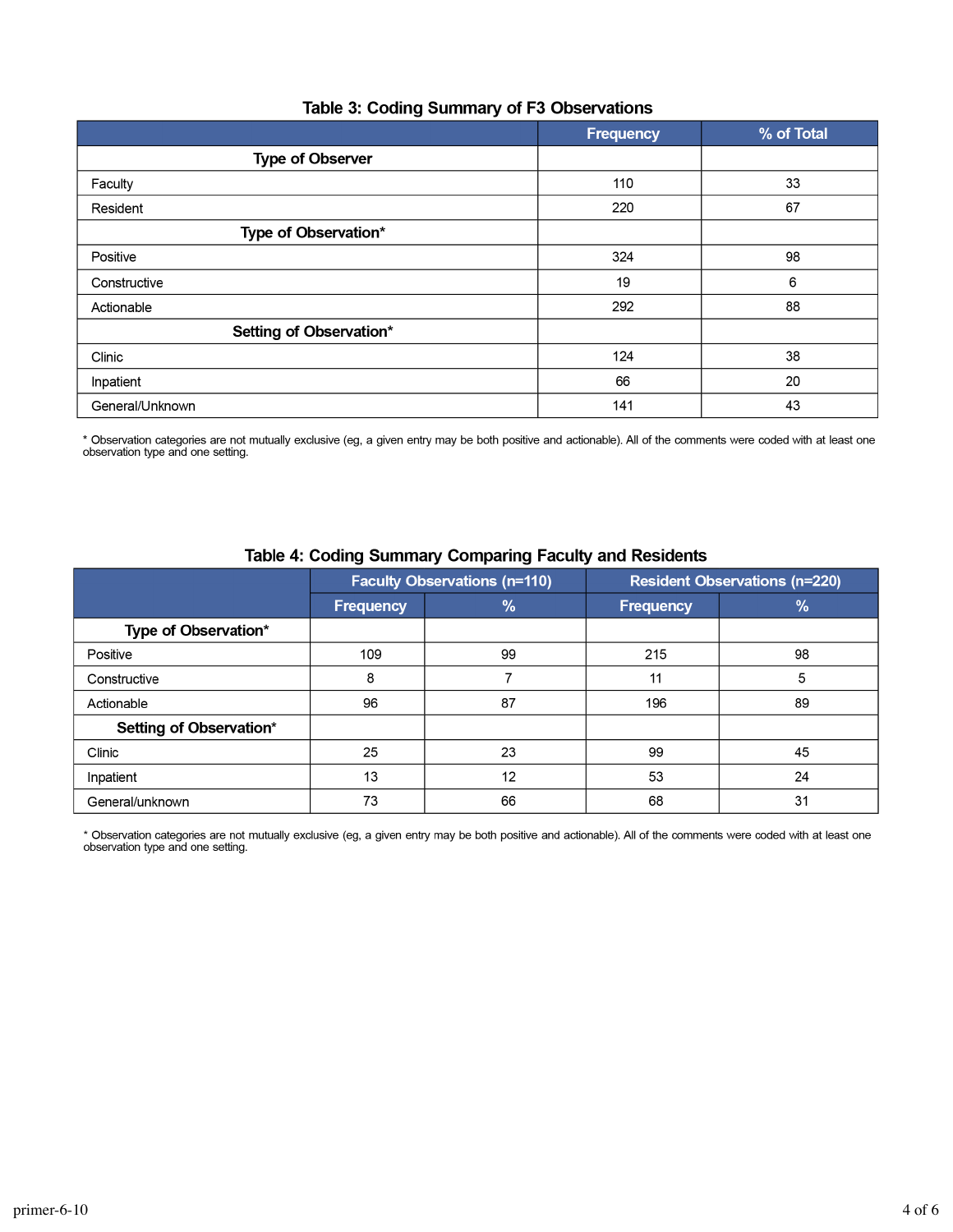#### Table 5: Comparison of Observations by Residents Submitted as Anonymous vs Nonanonymous

|                         |                  | <b>Anonymous</b><br>Observations (n=134) | Nonanonymous Observations (n=86) |               |  |
|-------------------------|------------------|------------------------------------------|----------------------------------|---------------|--|
|                         | <b>Frequency</b> | $\%$                                     | <b>Frequency</b>                 | $\frac{9}{6}$ |  |
| Type of Observation*    |                  |                                          |                                  |               |  |
| Positive                | 129              | 96                                       | 86                               | 100           |  |
| Constructive            | 11               | 8                                        | 0                                | 0             |  |
| Actionable              | 115              | 86                                       | 81                               | 94            |  |
| Setting of Observation* |                  |                                          |                                  |               |  |
| Clinic                  | 59               | 44                                       | 40                               | 47            |  |
| Inpatient               | 30               | 22                                       | 23                               | 27            |  |
| General/unknown         | 45               | 34                                       | 23                               | 27            |  |

\* Observation categories are not mutually exclusive, (eg, a given entry may be both positive and actionable). All of the comments were coded with at least one observation type and one setting.

### Acknowledgments

**Conflicts of Interest:** Cristen Page, a coinvestigator on this study, serves as chief executive officer of Mission3, the educational nonprofit organization that has licensed the tool from which the data from this study were acquired (F3App), from the University of North Carolina. If the technology or approach is successful at some point in the future, Dr Page and UNC Chapel Hill may receive financial benefits.

### Corresponding Author

Linda Myerholtz, PhD 590 Manning Drive CB# 7595, Chapel Hill, NC 27599-7595. 919-962-4764. Fax: 919-843-3418. [Linda\\_Myerholtz@med.unc.edu](mailto:Linda_Myerholtz@med.unc.edu)

### **Author Affiliations**

Linda Myerholtz, PhD - Department of Family Medicine, University of North Carolina, Chapel Hill Hannah M. Baker, MPH - Department of Family Medicine University of North Carolina at Chapel Hill Emily M. Hawes, PharmD, BCPS, CPP - Department of Family Medicine University of North Carolina at Chapel Hill | Eshelman School of Pharmacy, University of North Carolina at Chapel Hill Mallory McClester Brown, MD - Department of Family Medicine, University of North Carolina, Chapel Hill Catherine Coe, MD - Department of Family Medicine, University of North Carolina, Chapel Hill Lisa K. Rollins, PhD - Department of Family Medicine, University of Virginia, Charlottesville, VA Cristen P. Page, MD, MPH - Department of Family Medicine, University of North Carolina, Chapel Hill

### References

- 1. Fluit CRMG, Bolhuis S, Grol R, Laan R, Wensing M. Assessing the quality of clinical teachers: a systematic review of content and quality of questionnaires for assessing clinical teachers. J Gen Intern Med. 2010;25(12):1337-1345. [doi:10.1007/s11606-010-1458-y](https://doi.org/10.1007/s11606-010-1458-y)
- 2. van der Leeuw RM, Slootweg IA, Heineman MJ, Lombarts KMJMH. Explaining how faculty members act upon residents' feedback to improve their teaching performance. Med Educ. 2013;47(11):1089-1098. [doi:10.1111/medu.12257](https://doi.org/10.1111/medu.12257)
- 3. Baker K. Clinical teaching improves with resident evaluation and feedback. Anesthesiology.